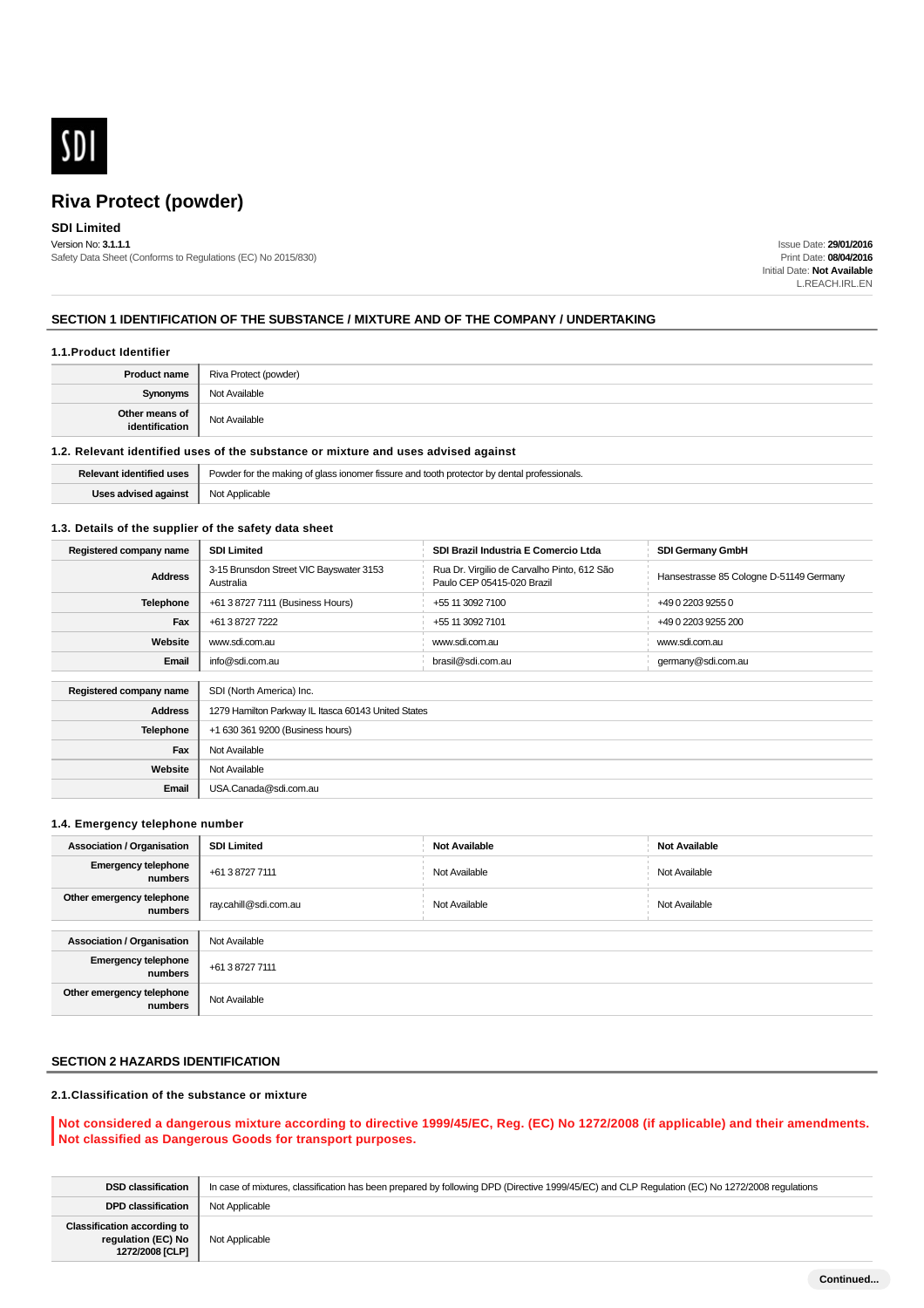#### **2.2. Label elements**

| <b>CLP label elements</b> | Not Applicable        |
|---------------------------|-----------------------|
|                           |                       |
| <b>SIGNAL WORD</b>        | <b>NOT APPLICABLE</b> |
|                           |                       |

# **Hazard statement(s)**

Not Applicable

#### **Supplementary statement(s)**

**EUH210** Safety data sheet available on request.

#### **Precautionary statement(s) Prevention**

Not Applicable

**Precautionary statement(s) Response**

## Not Applicable

**Precautionary statement(s) Storage**

Not Applicable

#### **Precautionary statement(s) Disposal**

Not Applicable

#### **2.3. Other hazards**

Ingestion may produce health damage\*.

Cumulative effects may result following exposure\*.

May produce discomfort of the eyes, respiratory tract and skin\*.

REACh - Art.57-59: The mixture does not contain Substances of Very High Concern (SVHC) at the SDS print date.

## **SECTION 3 COMPOSITION / INFORMATION ON INGREDIENTS**

#### **3.1.Substances**

See 'Composition on ingredients' in Section 3.2

#### **3.2.Mixtures**

| 1.CAS No<br>2.EC No<br>3. Index No<br><b>4.REACH No</b>                         | %[weight] | Name                                                                                                                                                                                            | <b>Classification according to</b><br>directive 67/548/EEC [DSD] | Classification according to regulation (EC) No 1272/2008 [CLP]                                                                                                                                                                              |
|---------------------------------------------------------------------------------|-----------|-------------------------------------------------------------------------------------------------------------------------------------------------------------------------------------------------|------------------------------------------------------------------|---------------------------------------------------------------------------------------------------------------------------------------------------------------------------------------------------------------------------------------------|
| 1. Not Available<br>2. Not Applicable<br>3. Not Applicable<br>4. Not Applicable | 80-90     | glass powder                                                                                                                                                                                    | Not Applicable                                                   | Not Applicable                                                                                                                                                                                                                              |
| 1.9003-01-4<br>2. Not Available<br>3. Not Available<br>4. Not Available         | 10-20     | acrylic acid<br>homopolymer                                                                                                                                                                     | R36/37/38, R51/53 <sup>[1]</sup>                                 | Skin Corrosion/Irritation Category 2, Eye Irritation Category 2, Specific target organ<br>toxicity - single exposure Category 3 (respiratory tract irritation), Chronic Aquatic<br>Hazard Category 2; H315, H319, H335, H411 <sup>[1]</sup> |
| Legend:                                                                         |           | 1. Classification by vendor; 2. Classification drawn from EC Directive 67/548/EEC - Annex I; 3. Classification drawn from EC Directive 1272/2008 - Annex VI<br>4. Classification drawn from C&L |                                                                  |                                                                                                                                                                                                                                             |

## **SECTION 4 FIRST AID MEASURES**

#### **4.1. Description of first aid measures**

|                    | If skin or hair contact occurs:                                                                                                                                                                                                                                                                                                                                                                                                                                                                                                                                                   |
|--------------------|-----------------------------------------------------------------------------------------------------------------------------------------------------------------------------------------------------------------------------------------------------------------------------------------------------------------------------------------------------------------------------------------------------------------------------------------------------------------------------------------------------------------------------------------------------------------------------------|
|                    | Flush skin and hair with running water (and soap if available).                                                                                                                                                                                                                                                                                                                                                                                                                                                                                                                   |
|                    | Seek medical attention in event of irritation.                                                                                                                                                                                                                                                                                                                                                                                                                                                                                                                                    |
| General            | If this product comes in contact with the eyes:<br>In Immediately hold eyelids apart and flush the eye continuously with running water.<br>Ensure complete irrigation of the eye by keeping eyelids apart and away from eye and moving the eyelids by occasionally lifting the upper and lower lids.<br>• Continue flushing until advised to stop by the Poisons Information Centre or a doctor, or for at least 15 minutes.<br>Transport to hospital or doctor without delay.<br>► Removal of contact lenses after an eye injury should only be undertaken by skilled personnel. |
|                    | If fumes or combustion products are inhaled remove from contaminated area.                                                                                                                                                                                                                                                                                                                                                                                                                                                                                                        |
|                    | Seek medical attention.                                                                                                                                                                                                                                                                                                                                                                                                                                                                                                                                                           |
|                    | $\blacktriangleright$ Immediately give a glass of water.                                                                                                                                                                                                                                                                                                                                                                                                                                                                                                                          |
|                    | First aid is not generally required. If in doubt, contact a Poisons Information Centre or a doctor.                                                                                                                                                                                                                                                                                                                                                                                                                                                                               |
|                    | Seek medical attention.                                                                                                                                                                                                                                                                                                                                                                                                                                                                                                                                                           |
|                    | If this product comes in contact with the eyes:<br>Inmediately hold eyelids apart and flush the eye continuously with running water.                                                                                                                                                                                                                                                                                                                                                                                                                                              |
| <b>Eye Contact</b> | Ensure complete irrigation of the eye by keeping eyelids apart and away from eye and moving the eyelids by occasionally lifting the upper and lower lids.                                                                                                                                                                                                                                                                                                                                                                                                                         |
|                    | ► Continue flushing until advised to stop by the Poisons Information Centre or a doctor, or for at least 15 minutes.                                                                                                                                                                                                                                                                                                                                                                                                                                                              |
|                    | Transport to hospital or doctor without delay.                                                                                                                                                                                                                                                                                                                                                                                                                                                                                                                                    |
|                    | ► Removal of contact lenses after an eye injury should only be undertaken by skilled personnel.                                                                                                                                                                                                                                                                                                                                                                                                                                                                                   |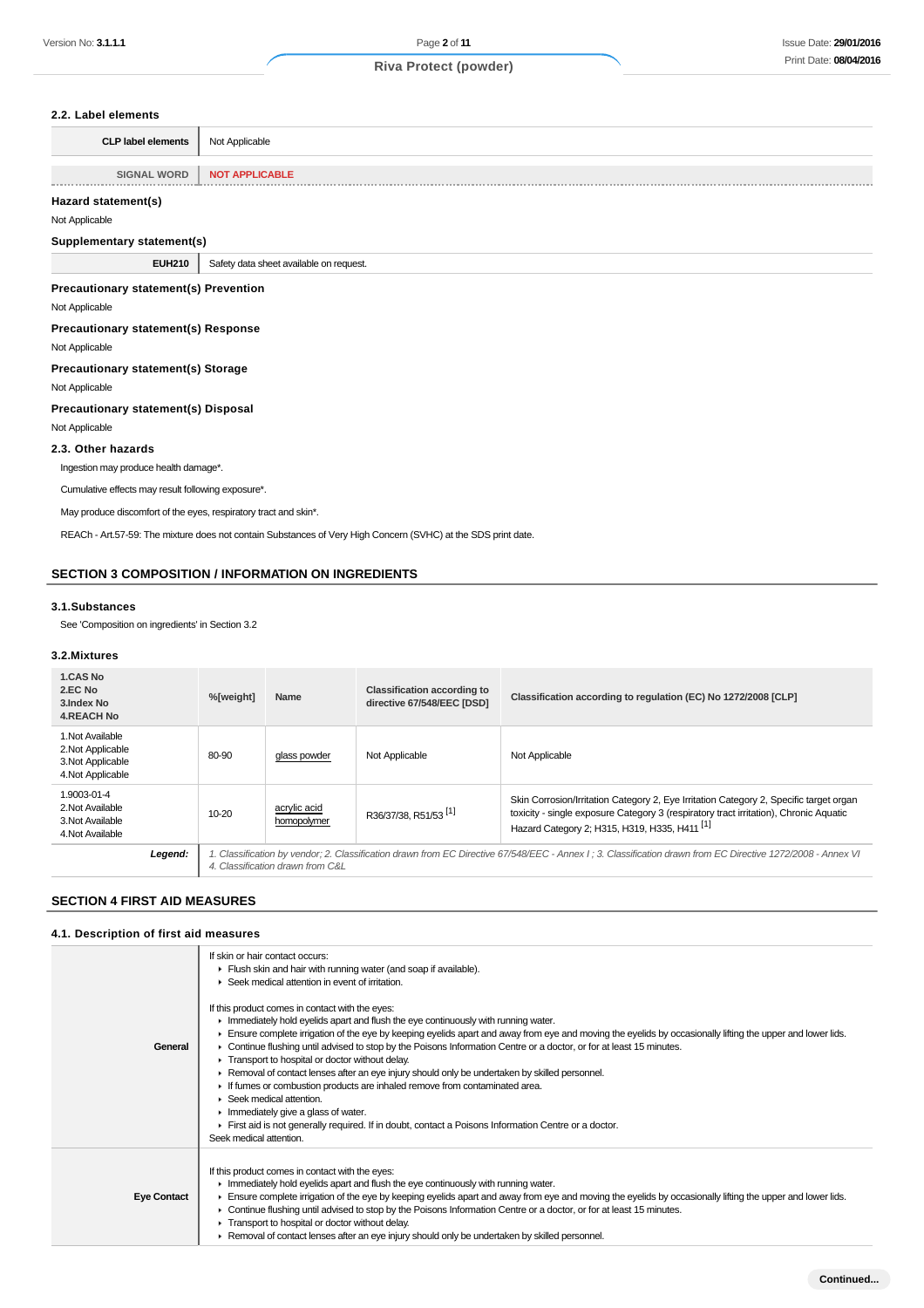| <b>Skin Contact</b> | If skin or hair contact occurs:<br>Flush skin and hair with running water (and soap if available).<br>Seek medical attention in event of irritation.                                       |
|---------------------|--------------------------------------------------------------------------------------------------------------------------------------------------------------------------------------------|
| Inhalation          | If fumes or combustion products are inhaled remove from contaminated area.<br>Seek medical attention.                                                                                      |
| Ingestion           | $\blacktriangleright$ Immediately give a glass of water.<br>First aid is not generally required. If in doubt, contact a Poisons Information Centre or a doctor.<br>Seek medical attention. |

**4.2 Most important symptoms and effects, both acute and delayed**

See Section 11

**4.3. Indication of any immediate medical attention and special treatment needed**

Treat symptomatically.

#### **SECTION 5 FIREFIGHTING MEASURES**

#### **5.1. Extinguishing media**

Foam is generally ineffective.

## **5.2. Special hazards arising from the substrate or mixture**

**Fire Incompatibility** None known.

| 5.3. Advice for firefighters |                                                                                                                                                                                                                                                                                                                                                                                                                                                                                                                                                                                                                                                                                                                                                                                                                                                                                                                                                                                                                                                                                                                                                                                                                                                                                                                                                                                                                                                                                                                                                                                                                                                                                                                                                                                                                                                                                                                                                                                                                                                                                                                                                                                                                                                                                                                                                                                                                                                                                                                                                                                                                                                                                                                                                                                                                                                                                                                                                                                                                                                                                                                                                                                                                                                                                                                                                                                                                                                                                                                                                                                                                                                                                                                                                                                                                                                                                                                                                                                                                                                                                                                                                                                                                                                                                                                                                                                                                   |
|------------------------------|-------------------------------------------------------------------------------------------------------------------------------------------------------------------------------------------------------------------------------------------------------------------------------------------------------------------------------------------------------------------------------------------------------------------------------------------------------------------------------------------------------------------------------------------------------------------------------------------------------------------------------------------------------------------------------------------------------------------------------------------------------------------------------------------------------------------------------------------------------------------------------------------------------------------------------------------------------------------------------------------------------------------------------------------------------------------------------------------------------------------------------------------------------------------------------------------------------------------------------------------------------------------------------------------------------------------------------------------------------------------------------------------------------------------------------------------------------------------------------------------------------------------------------------------------------------------------------------------------------------------------------------------------------------------------------------------------------------------------------------------------------------------------------------------------------------------------------------------------------------------------------------------------------------------------------------------------------------------------------------------------------------------------------------------------------------------------------------------------------------------------------------------------------------------------------------------------------------------------------------------------------------------------------------------------------------------------------------------------------------------------------------------------------------------------------------------------------------------------------------------------------------------------------------------------------------------------------------------------------------------------------------------------------------------------------------------------------------------------------------------------------------------------------------------------------------------------------------------------------------------------------------------------------------------------------------------------------------------------------------------------------------------------------------------------------------------------------------------------------------------------------------------------------------------------------------------------------------------------------------------------------------------------------------------------------------------------------------------------------------------------------------------------------------------------------------------------------------------------------------------------------------------------------------------------------------------------------------------------------------------------------------------------------------------------------------------------------------------------------------------------------------------------------------------------------------------------------------------------------------------------------------------------------------------------------------------------------------------------------------------------------------------------------------------------------------------------------------------------------------------------------------------------------------------------------------------------------------------------------------------------------------------------------------------------------------------------------------------------------------------------------------------------------------------|
| <b>Fire Fighting</b>         | Alert Fire Brigade and tell them location and nature of hazard.<br>• Wear breathing apparatus plus protective gloves.<br>▶ Prevent, by any means available, spillage from entering drains or water courses.<br>• Use water delivered as a fine spray to control fire and cool adjacent area.<br>DO NOT approach containers suspected to be hot.<br>Cool fire exposed containers with water spray from a protected location.<br>If safe to do so, remove containers from path of fire.<br>Equipment should be thoroughly decontaminated after use.                                                                                                                                                                                                                                                                                                                                                                                                                                                                                                                                                                                                                                                                                                                                                                                                                                                                                                                                                                                                                                                                                                                                                                                                                                                                                                                                                                                                                                                                                                                                                                                                                                                                                                                                                                                                                                                                                                                                                                                                                                                                                                                                                                                                                                                                                                                                                                                                                                                                                                                                                                                                                                                                                                                                                                                                                                                                                                                                                                                                                                                                                                                                                                                                                                                                                                                                                                                                                                                                                                                                                                                                                                                                                                                                                                                                                                                                 |
| <b>Fire/Explosion Hazard</b> | ► Combustible solid which burns but propagates flame with difficulty; it is estimated that most organic dusts are combustible (circa 70%) - according to the<br>circumstances under which the combustion process occurs, such materials may cause fires and / or dust explosions.<br>▶ Organic powders when finely divided over a range of concentrations regardless of particulate size or shape and suspended in air or some other oxidizing<br>medium may form explosive dust-air mixtures and result in a fire or dust explosion (including secondary explosions).<br>Avoid generating dust, particularly clouds of dust in a confined or unventilated space as dusts may form an explosive mixture with air, and any source of<br>ignition, i.e. flame or spark, will cause fire or explosion. Dust clouds generated by the fine grinding of the solid are a particular hazard; accumulations of fine<br>dust (420 micron or less) may burn rapidly and fiercely if ignited - particles exceeding this limit will generally not form flammable dust clouds; once initiated,<br>however, larger particles up to 1400 microns diameter will contribute to the propagation of an explosion.<br>In the same way as gases and vapours, dusts in the form of a cloud are only ignitable over a range of concentrations; in principle, the concepts of lower<br>explosive limit (LEL) and upper explosive limit (UEL) are applicable to dust clouds but only the LEL is of practical use; - this is because of the inherent<br>difficulty of achieving homogeneous dust clouds at high temperatures (for dusts the LEL is often called the "Minimum Explosible Concentration", MEC).<br>> When processed with flammable liquids/vapors/mists.ignitable (hybrid) mixtures may be formed with combustible dusts. Ignitable mixtures will increase the<br>rate of explosion pressure rise and the Minimum Ignition Energy (the minimum amount of energy required to ignite dust clouds - MIE) will be lower than the<br>pure dust in air mixture. The Lower Explosive Limit (LEL) of the vapour/dust mixture will be lower than the individual LELs for the vapors/mists or dusts.<br>A dust explosion may release of large quantities of gaseous products; this in turn creates a subsequent pressure rise of explosive force capable of<br>damaging plant and buildings and injuring people.<br>E Usually the initial or primary explosion takes place in a confined space such as plant or machinery, and can be of sufficient force to damage or rupture the<br>plant. If the shock wave from the primary explosion enters the surrounding area, it will disturb any settled dust layers, forming a second dust cloud, and often<br>initiate a much larger secondary explosion. All large scale explosions have resulted from chain reactions of this type.<br>• Dry dust can be charged electrostatically by turbulence, pneumatic transport, pouring, in exhaust ducts and during transport.<br>Exaild-up of electrostatic charge may be prevented by bonding and grounding.<br>▶ Powder handling equipment such as dust collectors, dryers and mills may require additional protection measures such as explosion venting.<br>In All movable parts coming in contact with this material should have a speed of less than 1-meter/sec.<br>A sudden release of statically charged materials from storage or process equipment, particularly at elevated temperatures and/ or pressure, may result in<br>ignition especially in the absence of an apparent ignition source.<br>• One important effect of the particulate nature of powders is that the surface area and surface structure (and often moisture content) can vary widely from<br>sample to sample, depending of how the powder was manufactured and handled; this means that it is virtually impossible to use flammability data published in<br>the literature for dusts (in contrast to that published for gases and vapours).<br>Autoignition temperatures are often quoted for dust clouds (minimum ignition temperature (MIT)) and dust layers (layer ignition temperature (LIT)); LIT<br>generally falls as the thickness of the layer increases.<br>Combustion products include; carbon monoxide (CO) carbon dioxide (CO2) other pyrolysis products typical of burning organic materialMay emit poisonous<br>fumes. May emit corrosive fumes. |

#### **SECTION 6 ACCIDENTAL RELEASE MEASURES**

**6.1. Personal precautions, protective equipment and emergency procedures**

See section 8

#### **6.2. Environmental precautions**

See section 12

# **6.3. Methods and material for containment and cleaning up**

| <b>Minor Spills</b> | ▶ Remove all ignition sources.<br>$\triangleright$ Clean up all spills immediately.<br>Avoid contact with skin and eyes.<br>• Control personal contact with the substance, by using protective equipment. |
|---------------------|-----------------------------------------------------------------------------------------------------------------------------------------------------------------------------------------------------------|
|---------------------|-----------------------------------------------------------------------------------------------------------------------------------------------------------------------------------------------------------|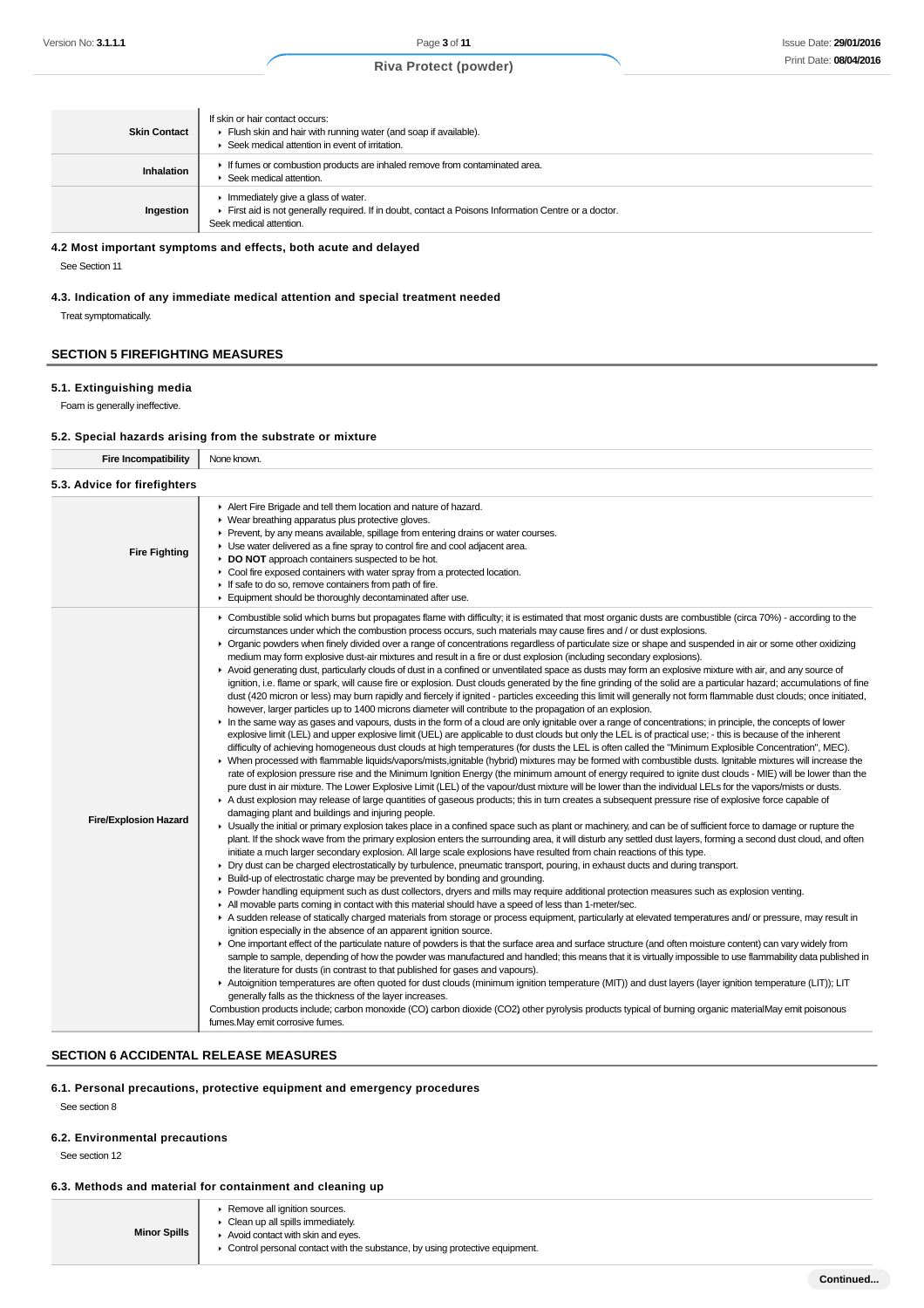#### Use dry clean up procedures and avoid generating dust. Place in a suitable, labelled container for waste disposal. **Major Spills** Moderate hazard. **CAUTION**: Advise personnel in area. Alert Emergency Services and tell them location and nature of hazard. Control personal contact by wearing protective clothing. Prevent, by any means available, spillage from entering drains or water courses. **Recover product wherever possible. IF DRY:** Use dry clean up procedures and avoid generating dust. Collect residues and place in sealed plastic bags or other containers for disposal. **IF WET:** Vacuum/shovel up and place in labelled containers for disposal. **ALWAYS:** Wash area down with large amounts of water and prevent runoff into drains. If contamination of drains or waterways occurs, advise Emergency Services.

#### **6.4. Reference to other sections**

Personal Protective Equipment advice is contained in Section 8 of the SDS.

## **SECTION 7 HANDLING AND STORAGE**

#### **7.1. Precautions for safe handling**

| Safe handling                    | Avoid all personal contact, including inhalation.<br>▶ Wear protective clothing when risk of exposure occurs.<br>• Use in a well-ventilated area.<br>▶ Prevent concentration in hollows and sumps.<br>DO NOT enter confined spaces until atmosphere has been checked.<br>• DO NOT allow material to contact humans, exposed food or food utensils.<br>Avoid contact with incompatible materials.<br>• When handling, DO NOT eat, drink or smoke.<br>▶ Keep containers securely sealed when not in use.<br>Avoid physical damage to containers.<br>Always wash hands with soap and water after handling.<br>• Work clothes should be laundered separately. Launder contaminated clothing before re-use.<br>• Use good occupational work practice.<br>Observe manufacturer's storage and handling recommendations contained within this SDS.<br>Atmosphere should be regularly checked against established exposure standards to ensure safe working conditions are maintained. |
|----------------------------------|-------------------------------------------------------------------------------------------------------------------------------------------------------------------------------------------------------------------------------------------------------------------------------------------------------------------------------------------------------------------------------------------------------------------------------------------------------------------------------------------------------------------------------------------------------------------------------------------------------------------------------------------------------------------------------------------------------------------------------------------------------------------------------------------------------------------------------------------------------------------------------------------------------------------------------------------------------------------------------|
| Fire and explosion<br>protection | See section 5                                                                                                                                                                                                                                                                                                                                                                                                                                                                                                                                                                                                                                                                                                                                                                                                                                                                                                                                                                 |
| <b>Other information</b>         | Do not store in direct sunlight.<br>Store in a dry and well ventilated-area, away from heat and sunlight.<br>Store between 5 and 30 deg C.                                                                                                                                                                                                                                                                                                                                                                                                                                                                                                                                                                                                                                                                                                                                                                                                                                    |

#### **7.2. Conditions for safe storage, including any incompatibilities**

| Suitable container      | <b>DO NOT</b> repack. Use containers supplied by manufacturer only<br>• Check that containers are clearly labelled and free from leaks |
|-------------------------|----------------------------------------------------------------------------------------------------------------------------------------|
| Storage incompatibility | Avoid strong acids, acid chlorides, acid anhydrides and chloroformates.                                                                |

## **7.3. Specific end use(s)**

See section 1.2

### **SECTION 8 EXPOSURE CONTROLS / PERSONAL PROTECTION**

#### **8.1. Control parameters**

**DERIVED NO EFFECT LEVEL (DNEL)**

Not Available

#### **PREDICTED NO EFFECT LEVEL (PNEC)**

Not Available

#### **OCCUPATIONAL EXPOSURE LIMITS (OEL)**

#### **INGREDIENT DATA**

| Source                   | Ingredient                                        | <b>Material name</b> | <b>TWA</b>           | <b>STEL</b>         | Peak          | <b>Notes</b>  |
|--------------------------|---------------------------------------------------|----------------------|----------------------|---------------------|---------------|---------------|
| Not Available            | Not Available                                     | Not Available        | Not Available        | Not Available       | Not Available | Not Available |
| <b>EMERGENCY LIMITS</b>  |                                                   |                      |                      |                     |               |               |
| Ingredient               | <b>Material name</b>                              |                      |                      | TEEL-1              | TEEL-2        | TEEL-3        |
| acrylic acid homopolymer | Acrylic acid polymers; (Acrylic polymer or resin) |                      | $7.5 \text{ mg/m}$ 3 | 83 mg/m3            | 500 mg/m3     |               |
|                          |                                                   |                      |                      |                     |               |               |
| Ingredient               | <b>Original IDLH</b>                              |                      |                      | <b>Revised IDLH</b> |               |               |
| glass powder             | Not Available                                     |                      | Not Available        |                     |               |               |
| acrylic acid homopolymer | Not Available                                     |                      | Not Available        |                     |               |               |

#### **MATERIAL DATA**

#### **8.2. Exposure controls**

**8.2.1. Appropriate engineering controls** Engineering controls are used to remove a hazard or place a barrier between the worker and the hazard. Well-designed engineering controls can be highly effective in protecting workers and will typically be independent of worker interactions to provide this high level of protection. The basic types of engineering controls are: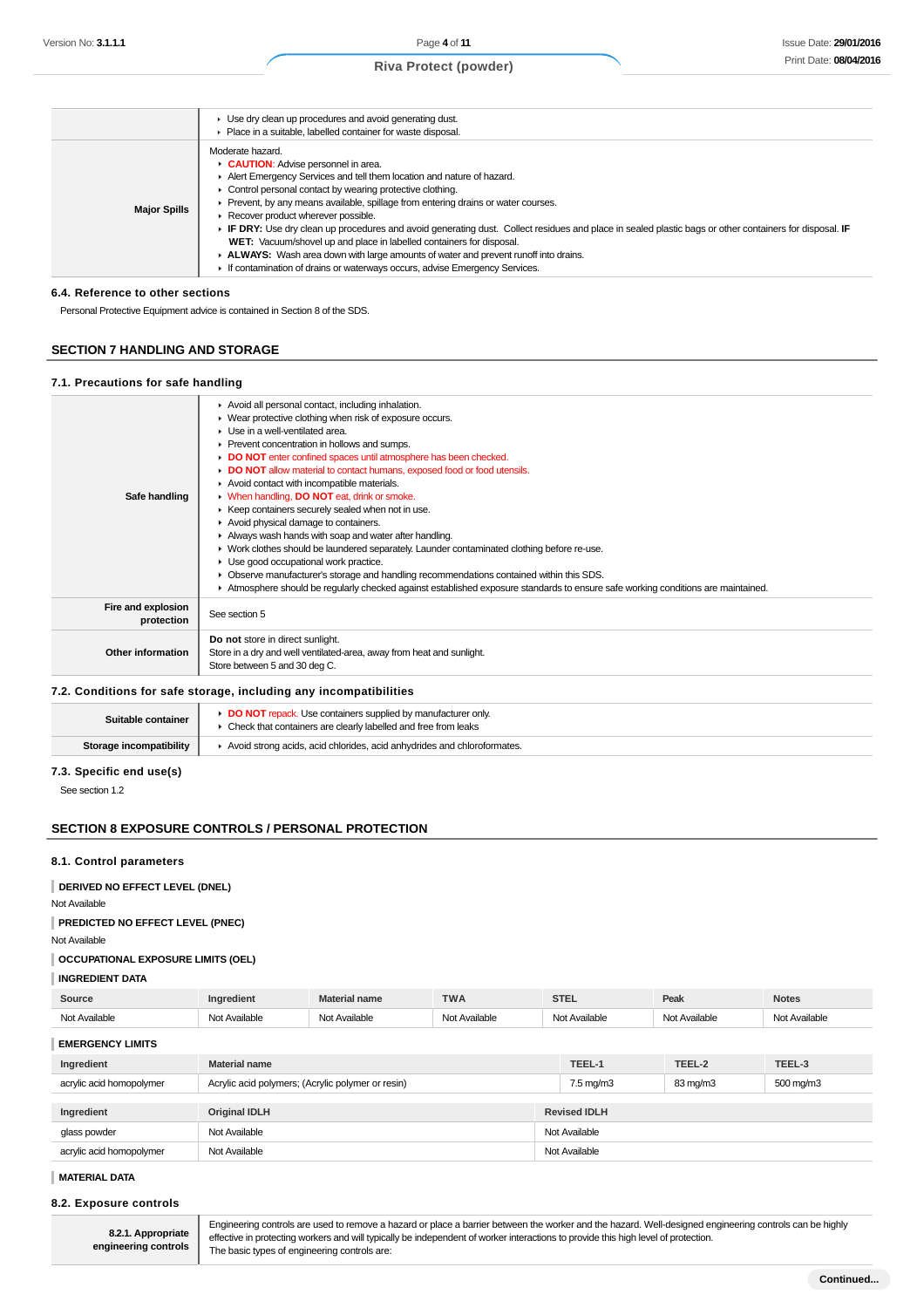|                              | Process controls which involve changing the way a job activity or process is done to reduce the risk.<br>Enclosure and/or isolation of emission source which keeps a selected hazard "physically" away from the worker and ventilation that strategically "adds" and<br>"removes" air in the work environment. Ventilation can remove or dilute an air contaminant if designed properly. The design of a ventilation system must match<br>the particular process and chemical or contaminant in use.<br>Employers may need to use multiple types of controls to prevent employee overexposure.                                                                                                                                                                                                                                                                                                                                                                                                                                                                                                                                                                                                  |                                  |                                 |  |
|------------------------------|-------------------------------------------------------------------------------------------------------------------------------------------------------------------------------------------------------------------------------------------------------------------------------------------------------------------------------------------------------------------------------------------------------------------------------------------------------------------------------------------------------------------------------------------------------------------------------------------------------------------------------------------------------------------------------------------------------------------------------------------------------------------------------------------------------------------------------------------------------------------------------------------------------------------------------------------------------------------------------------------------------------------------------------------------------------------------------------------------------------------------------------------------------------------------------------------------|----------------------------------|---------------------------------|--|
|                              | ► Local exhaust ventilation is required where solids are handled as powders or crystals; even when particulates are relatively large, a certain proportion will be<br>powdered by mutual friction.<br>Exhaust ventilation should be designed to prevent accumulation and recirculation of particulates in the workplace.<br>► If in spite of local exhaust an adverse concentration of the substance in air could occur, respiratory protection should be considered. Such protection might<br>consist of:<br>(a): particle dust respirators, if necessary, combined with an absorption cartridge;<br>(b): filter respirators with absorption cartridge or canister of the right type;<br>(c): fresh-air hoods or masks<br>► Build-up of electrostatic charge on the dust particle, may be prevented by bonding and grounding.<br>► Powder handling equipment such as dust collectors, dryers and mills may require additional protection measures such as explosion venting.<br>Air contaminants generated in the workplace possess varying "escape" velocities which, in turn, determine the "capture velocities" of fresh circulating air<br>required to efficiently remove the contaminant. |                                  |                                 |  |
|                              | Type of Contaminant:                                                                                                                                                                                                                                                                                                                                                                                                                                                                                                                                                                                                                                                                                                                                                                                                                                                                                                                                                                                                                                                                                                                                                                            |                                  | Air Speed:                      |  |
|                              | direct spray, spray painting in shallow booths, drum filling, conveyer loading, crusher dusts, gas discharge (active generation<br>into zone of rapid air motion)                                                                                                                                                                                                                                                                                                                                                                                                                                                                                                                                                                                                                                                                                                                                                                                                                                                                                                                                                                                                                               |                                  | 1-2.5 m/s (200-500<br>f/min.)   |  |
|                              | grinding, abrasive blasting, tumbling, high speed wheel generated dusts (released at high initial velocity into zone of very high<br>rapid air motion).                                                                                                                                                                                                                                                                                                                                                                                                                                                                                                                                                                                                                                                                                                                                                                                                                                                                                                                                                                                                                                         |                                  | 2.5-10 m/s (500-2000<br>f/min.) |  |
|                              | Within each range the appropriate value depends on:                                                                                                                                                                                                                                                                                                                                                                                                                                                                                                                                                                                                                                                                                                                                                                                                                                                                                                                                                                                                                                                                                                                                             |                                  |                                 |  |
|                              | Lower end of the range<br>Upper end of the range                                                                                                                                                                                                                                                                                                                                                                                                                                                                                                                                                                                                                                                                                                                                                                                                                                                                                                                                                                                                                                                                                                                                                |                                  |                                 |  |
|                              | 1: Room air currents minimal or favourable to capture                                                                                                                                                                                                                                                                                                                                                                                                                                                                                                                                                                                                                                                                                                                                                                                                                                                                                                                                                                                                                                                                                                                                           | 1: Disturbing room air currents  |                                 |  |
|                              | 2: Contaminants of low toxicity or of nuisance value only                                                                                                                                                                                                                                                                                                                                                                                                                                                                                                                                                                                                                                                                                                                                                                                                                                                                                                                                                                                                                                                                                                                                       | 2: Contaminants of high toxicity |                                 |  |
|                              | 3: Intermittent, low production.                                                                                                                                                                                                                                                                                                                                                                                                                                                                                                                                                                                                                                                                                                                                                                                                                                                                                                                                                                                                                                                                                                                                                                | 3: High production, heavy use    |                                 |  |
|                              | 4: Large hood or large air mass in motion                                                                                                                                                                                                                                                                                                                                                                                                                                                                                                                                                                                                                                                                                                                                                                                                                                                                                                                                                                                                                                                                                                                                                       | 4: Small hood-local control only |                                 |  |
|                              | Simple theory shows that air velocity falls rapidly with distance away from the opening of a simple extraction pipe. Velocity generally decreases with the square<br>of distance from the extraction point (in simple cases). Therefore the air speed at the extraction point should be adjusted, accordingly, after reference to<br>distance from the contaminating source. The air velocity at the extraction fan, for example, should be a minimum of 4-10 m/s (800-2000 f/min) for extraction of<br>crusher dusts generated 2 metres distant from the extraction point. Other mechanical considerations, producing performance deficits within the extraction<br>apparatus, make it essential that theoretical air velocities are multiplied by factors of 10 or more when extraction systems are installed or used.                                                                                                                                                                                                                                                                                                                                                                        |                                  |                                 |  |
| 8.2.2. Personal protection   |                                                                                                                                                                                                                                                                                                                                                                                                                                                                                                                                                                                                                                                                                                                                                                                                                                                                                                                                                                                                                                                                                                                                                                                                 |                                  |                                 |  |
| Eye and face protection      | Safety glasses with side shields.<br>▶ Chemical goggles.<br>► Contact lenses may pose a special hazard; soft contact lenses may absorb and concentrate irritants. A written policy document, describing the wearing of<br>lenses or restrictions on use, should be created for each workplace or task. This should include a review of lens absorption and adsorption for the class of<br>chemicals in use and an account of injury experience. Medical and first-aid personnel should be trained in their removal and suitable equipment should be<br>readily available. In the event of chemical exposure, begin eye irrigation immediately and remove contact lens as soon as practicable. Lens should be removed<br>at the first signs of eye redness or irritation - lens should be removed in a clean environment only after workers have washed hands thoroughly. [CDC NIOSH<br>Current Intelligence Bulletin 59], [AS/NZS 1336 or national equivalent]                                                                                                                                                                                                                                  |                                  |                                 |  |
| <b>Skin protection</b>       | See Hand protection below                                                                                                                                                                                                                                                                                                                                                                                                                                                                                                                                                                                                                                                                                                                                                                                                                                                                                                                                                                                                                                                                                                                                                                       |                                  |                                 |  |
| <b>Hands/feet protection</b> | ▶ Rubber Gloves<br>▶ Wear chemical protective gloves, e.g. PVC.<br>▶ Wear safety footwear or safety gumboots, e.g. Rubber                                                                                                                                                                                                                                                                                                                                                                                                                                                                                                                                                                                                                                                                                                                                                                                                                                                                                                                                                                                                                                                                       |                                  |                                 |  |
| <b>Body protection</b>       | See Other protection below                                                                                                                                                                                                                                                                                                                                                                                                                                                                                                                                                                                                                                                                                                                                                                                                                                                                                                                                                                                                                                                                                                                                                                      |                                  |                                 |  |
| Other protection             | • Overalls.<br>▶ P.V.C. apron.<br>Barrier cream.<br>Skin cleansing cream.<br>Eye wash unit.                                                                                                                                                                                                                                                                                                                                                                                                                                                                                                                                                                                                                                                                                                                                                                                                                                                                                                                                                                                                                                                                                                     |                                  |                                 |  |
| <b>Thermal hazards</b>       | Not Available                                                                                                                                                                                                                                                                                                                                                                                                                                                                                                                                                                                                                                                                                                                                                                                                                                                                                                                                                                                                                                                                                                                                                                                   |                                  |                                 |  |
|                              |                                                                                                                                                                                                                                                                                                                                                                                                                                                                                                                                                                                                                                                                                                                                                                                                                                                                                                                                                                                                                                                                                                                                                                                                 |                                  |                                 |  |

# **Respiratory protection**

Particulate. (AS/NZS 1716 & 1715, EN 143:000 & 149:001, ANSI Z88 or national equivalent)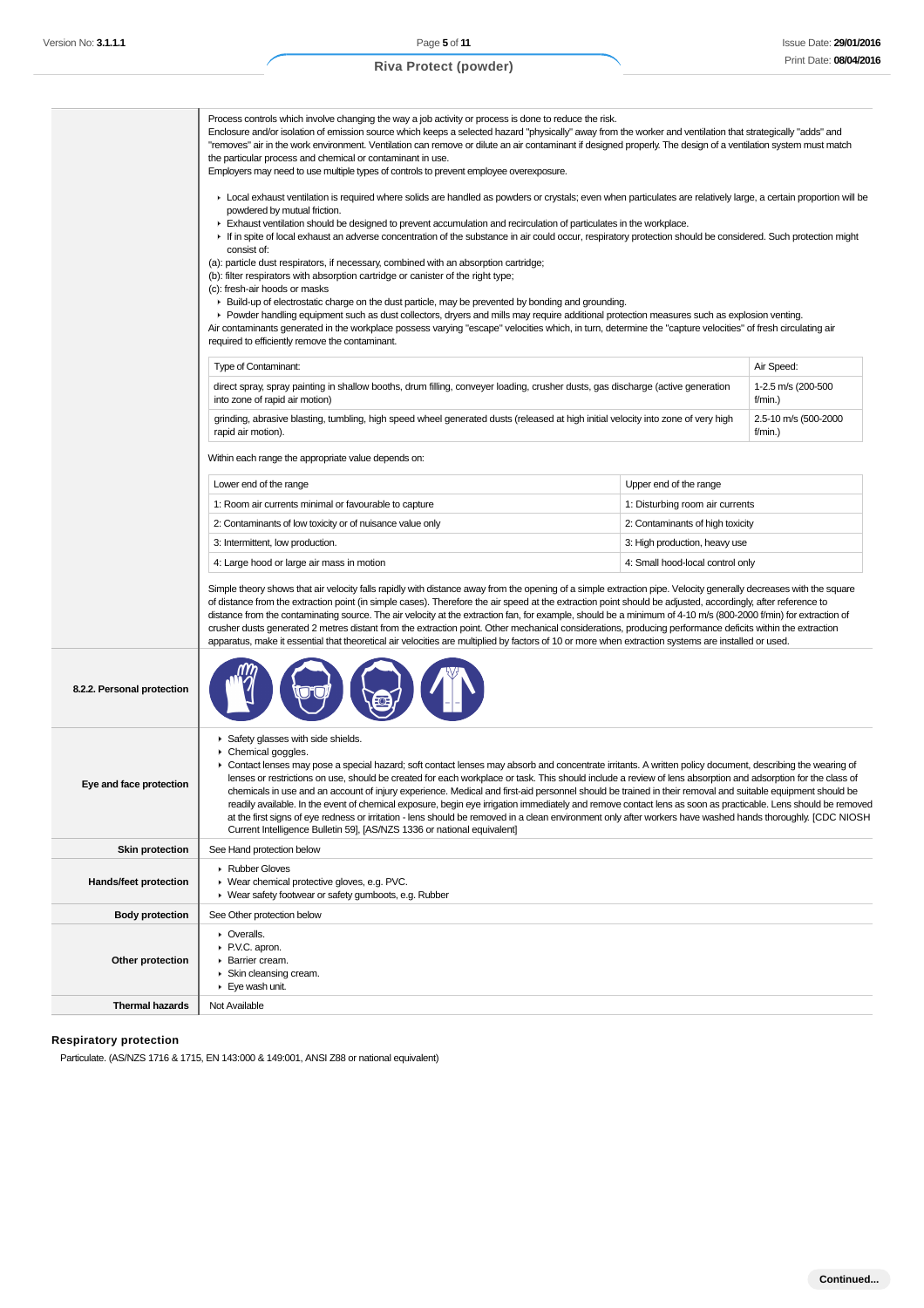| <b>Required Minimum Protection Factor</b> | <b>Half-Face Respirator</b> | <b>Full-Face Respirator</b> | <b>Powered Air Respirator</b> |
|-------------------------------------------|-----------------------------|-----------------------------|-------------------------------|
| up to $10 \times ES$                      | P <sub>1</sub><br>Air-line* |                             | PAPR-P1                       |
| up to $50 \times ES$                      | Air-line**                  | P <sub>2</sub>              | PAPR-P2                       |
| up to $100 \times ES$                     |                             | P <sub>3</sub>              |                               |
|                                           |                             | Air-line*                   |                               |
| $100 + x ES$                              |                             | Air-line**                  | PAPR-P3                       |

\* - Negative pressure demand \*\* - Continuous flow

A(All classes) = Organic vapours, B AUS or B1 = Acid gasses, B2 = Acid gas or hydrogen cyanide(HCN), B3 = Acid gas or hydrogen cyanide(HCN), E = Sulfur dioxide(SO2), G = Agricultural chemicals, K = Ammonia(NH3), Hg = Mercury, NO = Oxides of nitrogen, MB = Methyl bromide, AX = Low boiling point organic compounds(below 65 degC)

#### **8.2.3. Environmental exposure controls**

See section 12

#### **SECTION 9 PHYSICAL AND CHEMICAL PROPERTIES**

#### **9.1. Information on basic physical and chemical properties**

| Appearance                                      | Fine pale coloured powder, insoluble in water. |                                                   |                |
|-------------------------------------------------|------------------------------------------------|---------------------------------------------------|----------------|
|                                                 |                                                |                                                   |                |
| <b>Physical state</b>                           | <b>Divided Solid</b>                           | Relative density (Water = 1)                      | Not Available  |
| Odour                                           | Not Available                                  | <b>Partition coefficient</b><br>n-octanol / water | Not Available  |
| Odour threshold                                 | Not Available                                  | Auto-ignition temperature<br>$(^{\circ}C)$        | Not Available  |
| pH (as supplied)                                | Not Available                                  | Decomposition<br>temperature                      | Not Available  |
| Melting point / freezing<br>point (°C)          | Not Available                                  | <b>Viscosity (cSt)</b>                            | Not Available  |
| Initial boiling point and<br>boiling range (°C) | Not Available                                  | Molecular weight (g/mol)                          | Not Applicable |
| Flash point (°C)                                | Not Available                                  | <b>Taste</b>                                      | Not Available  |
| <b>Evaporation rate</b>                         | Not Available                                  | <b>Explosive properties</b>                       | Not Available  |
| Flammability                                    | Not Available                                  | <b>Oxidising properties</b>                       | Not Available  |
| <b>Upper Explosive Limit (%)</b>                | Not Available                                  | Surface Tension (dyn/cm or<br>$mN/m$ )            | Not Applicable |
| Lower Explosive Limit (%)                       | Not Available                                  | <b>Volatile Component (%vol)</b>                  | Not Available  |
| Vapour pressure (kPa)                           | Not Available                                  | Gas group                                         | Not Available  |
| Solubility in water (g/L)                       | Immiscible                                     | pH as a solution (1%)                             | Not Available  |
| Vapour density (Air = 1)                        | Not Available                                  | VOC g/L                                           | Not Available  |

**9.2. Other information**

Not Available

## **SECTION 10 STABILITY AND REACTIVITY**

| 10.1. Reactivity                            | See section 7.2                                                                                                                      |
|---------------------------------------------|--------------------------------------------------------------------------------------------------------------------------------------|
| 10.2. Chemical stability                    | • Unstable in the presence of incompatible materials.<br>▶ Product is considered stable.<br>Hazardous polymerisation will not occur. |
| 10.3. Possibility of<br>hazardous reactions | See section 7.2                                                                                                                      |
| 10.4. Conditions to avoid                   | See section 7.2                                                                                                                      |
| 10.5. Incompatible materials                | See section 7.2                                                                                                                      |
| 10.6. Hazardous<br>decomposition products   | See section 5.3                                                                                                                      |

# **SECTION 11 TOXICOLOGICAL INFORMATION**

#### **11.1. Information on toxicological effects**

| individuals who may be exposed to further risk if handling and use of the material result | <b>Inhaled</b> | Limited evidence or practical experience suggests that the material may produce irritation of the respiratory system, in a significant number of individuals,<br>following inhalation. In contrast to most organs, the lung is able to respond to a chemical insult by first removing or neutralising the irritant and then repairing<br>the damage. The repair process, which initially evolved to protect mammalian lungs from foreign matter and antigens, may however, produce further lung<br>damage resulting in the impairment of gas exchange, the primary function of the lungs. Respiratory tract irritation often results in an inflammatory response<br>involving the recruitment and activation of many cell types, mainly derived from the vascular system.<br>Persons with impaired respiratory function, airway diseases and conditions such as emphysema or chronic bronchitis, may incur further disability if excessive<br>concentrations of particulate are inhaled.<br>If prior damage to the circulatory or nervous systems has occurred or if kidney damage has been sustained, proper screenings should be conducted on |
|-------------------------------------------------------------------------------------------|----------------|-------------------------------------------------------------------------------------------------------------------------------------------------------------------------------------------------------------------------------------------------------------------------------------------------------------------------------------------------------------------------------------------------------------------------------------------------------------------------------------------------------------------------------------------------------------------------------------------------------------------------------------------------------------------------------------------------------------------------------------------------------------------------------------------------------------------------------------------------------------------------------------------------------------------------------------------------------------------------------------------------------------------------------------------------------------------------------------------------------------------------------------------------|
|-------------------------------------------------------------------------------------------|----------------|-------------------------------------------------------------------------------------------------------------------------------------------------------------------------------------------------------------------------------------------------------------------------------------------------------------------------------------------------------------------------------------------------------------------------------------------------------------------------------------------------------------------------------------------------------------------------------------------------------------------------------------------------------------------------------------------------------------------------------------------------------------------------------------------------------------------------------------------------------------------------------------------------------------------------------------------------------------------------------------------------------------------------------------------------------------------------------------------------------------------------------------------------|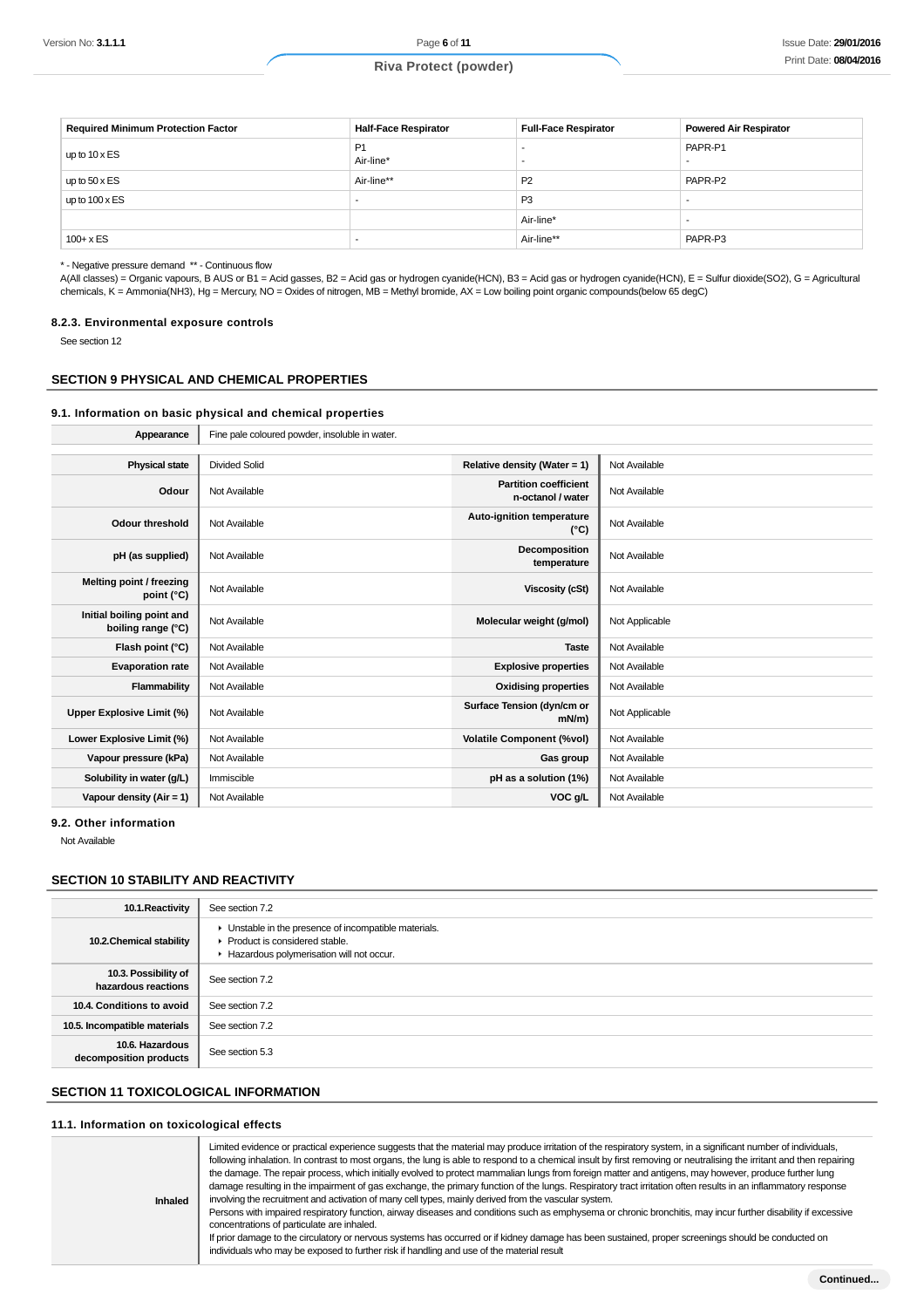|                                             | in excessive exposures.                                                                                                                                                                                                                                                                                                                                                                                                                                                                                                                                                                                                                                                                                                                                                                                                                                                                                                                                                                                                                                                                                                                                                                                                                                                                                                                                                                                                                                                                                                                   |                                 |         |  |
|---------------------------------------------|-------------------------------------------------------------------------------------------------------------------------------------------------------------------------------------------------------------------------------------------------------------------------------------------------------------------------------------------------------------------------------------------------------------------------------------------------------------------------------------------------------------------------------------------------------------------------------------------------------------------------------------------------------------------------------------------------------------------------------------------------------------------------------------------------------------------------------------------------------------------------------------------------------------------------------------------------------------------------------------------------------------------------------------------------------------------------------------------------------------------------------------------------------------------------------------------------------------------------------------------------------------------------------------------------------------------------------------------------------------------------------------------------------------------------------------------------------------------------------------------------------------------------------------------|---------------------------------|---------|--|
| Ingestion                                   | Accidental ingestion of the material may be damaging to the health of the individual.                                                                                                                                                                                                                                                                                                                                                                                                                                                                                                                                                                                                                                                                                                                                                                                                                                                                                                                                                                                                                                                                                                                                                                                                                                                                                                                                                                                                                                                     |                                 |         |  |
| <b>Skin Contact</b>                         | Limited evidence exists, or practical experience predicts, that the material either produces inflammation of the skin in a substantial number of individuals<br>following direct contact, and/or produces significant inflammation when applied to the healthy intact skin of animals, for up to four hours, such inflammation<br>being present twenty-four hours or more after the end of the exposure period. Skin irritation may also be present after prolonged or repeated exposure; this may<br>result in a form of contact dermatitis (nonallergic). The dermatitis is often characterised by skin redness (erythema) and swelling (oedema) which may<br>progress to blistering (vesiculation), scaling and thickening of the epidermis. At the microscopic level there may be intercellular oedema of the spongy layer of<br>the skin (spongiosis) and intracellular oedema of the epidermis.<br>Open cuts, abraded or irritated skin should not be exposed to this material<br>Entry into the blood-stream through, for example, cuts, abrasions, puncture wounds or lesions, may produce systemic injury with harmful effects. Examine the<br>skin prior to the use of the material and ensure that any external damage is suitably protected.                                                                                                                                                                                                                                                                                  |                                 |         |  |
| Eye                                         | Limited evidence exists, or practical experience suggests, that the material may cause eye irritation in a substantial number of individuals and/or is expected to<br>produce significant ocular lesions which are present twenty-four hours or more after instillation into the eye(s) of experimental animals. Repeated or prolonged<br>eye contact may cause inflammation characterised by temporary redness (similar to windburn) of the conjunctiva (conjunctivitis); temporary impairment of vision<br>and/or other transient eye damage/ulceration may occur.                                                                                                                                                                                                                                                                                                                                                                                                                                                                                                                                                                                                                                                                                                                                                                                                                                                                                                                                                                      |                                 |         |  |
| Chronic                                     | Limited evidence suggests that repeated or long-term occupational exposure may produce cumulative health effects involving organs or biochemical systems.<br>Long term exposure to high dust concentrations may cause changes in lung function (i.e. pneumoconiosis) caused by particles less than 0.5 micron<br>penetrating and remaining in the lung. A prime symptom is breathlessness. Lung shadows show on X-ray.                                                                                                                                                                                                                                                                                                                                                                                                                                                                                                                                                                                                                                                                                                                                                                                                                                                                                                                                                                                                                                                                                                                    |                                 |         |  |
|                                             | <b>TOXICITY</b>                                                                                                                                                                                                                                                                                                                                                                                                                                                                                                                                                                                                                                                                                                                                                                                                                                                                                                                                                                                                                                                                                                                                                                                                                                                                                                                                                                                                                                                                                                                           | <b>IRRITATION</b>               |         |  |
| Riva Protect (powder)                       | Not Available                                                                                                                                                                                                                                                                                                                                                                                                                                                                                                                                                                                                                                                                                                                                                                                                                                                                                                                                                                                                                                                                                                                                                                                                                                                                                                                                                                                                                                                                                                                             | Not Available                   |         |  |
|                                             | <b>TOXICITY</b><br><b>IRRITATION</b>                                                                                                                                                                                                                                                                                                                                                                                                                                                                                                                                                                                                                                                                                                                                                                                                                                                                                                                                                                                                                                                                                                                                                                                                                                                                                                                                                                                                                                                                                                      |                                 |         |  |
| glass powder                                | Not Available<br>Not Available                                                                                                                                                                                                                                                                                                                                                                                                                                                                                                                                                                                                                                                                                                                                                                                                                                                                                                                                                                                                                                                                                                                                                                                                                                                                                                                                                                                                                                                                                                            |                                 |         |  |
|                                             | <b>TOXICITY</b><br><b>IRRITATION</b>                                                                                                                                                                                                                                                                                                                                                                                                                                                                                                                                                                                                                                                                                                                                                                                                                                                                                                                                                                                                                                                                                                                                                                                                                                                                                                                                                                                                                                                                                                      |                                 |         |  |
| acrylic acid homopolymer                    | Oral (rat) LD50: 2500 mg/kgd <sup>[2]</sup><br>Nil reported                                                                                                                                                                                                                                                                                                                                                                                                                                                                                                                                                                                                                                                                                                                                                                                                                                                                                                                                                                                                                                                                                                                                                                                                                                                                                                                                                                                                                                                                               |                                 |         |  |
| Legend:                                     | 1. Value obtained from Europe ECHA Registered Substances - Acute toxicity 2.* Value obtained from manufacturer's SDS. Unless otherwise specified data<br>extracted from RTECS - Register of Toxic Effect of chemical Substances                                                                                                                                                                                                                                                                                                                                                                                                                                                                                                                                                                                                                                                                                                                                                                                                                                                                                                                                                                                                                                                                                                                                                                                                                                                                                                           |                                 |         |  |
| <b>ACRYLIC ACID</b><br><b>HOMOPOLYMER</b>   | Asthma-like symptoms may continue for months or even years after exposure to the material ceases. This may be due to a non-allergenic condition known as<br>reactive airways dysfunction syndrome (RADS) which can occur following exposure to high levels of highly irritating compound. Key criteria for the diagnosis<br>of RADS include the absence of preceding respiratory disease, in a non-atopic individual, with abrupt onset of persistent asthma-like symptoms within minutes<br>to hours of a documented exposure to the irritant. A reversible airflow pattern, on spirometry, with the presence of moderate to severe bronchial hyperreactivity<br>on methacholine challenge testing and the lack of minimal lymphocytic inflammation, without eosinophilia, have also been included in the criteria for diagnosis<br>of RADS. RADS (or asthma) following an irritating inhalation is an infrequent disorder with rates related to the concentration of and duration of exposure to the<br>irritating substance. Industrial bronchitis, on the other hand, is a disorder that occurs as result of exposure due to high concentrations of irritating substance<br>(often particulate in nature) and is completely reversible after exposure ceases. The disorder is characterised by dyspnea, cough and mucus production.<br>The substance is classified by IARC as Group 3:<br><b>NOT</b> classifiable as to its carcinogenicity to humans.<br>Evidence of carcinogenicity may be inadequate or limited in animal testing. |                                 |         |  |
| <b>Acute Toxicity</b>                       | $\circledcirc$                                                                                                                                                                                                                                                                                                                                                                                                                                                                                                                                                                                                                                                                                                                                                                                                                                                                                                                                                                                                                                                                                                                                                                                                                                                                                                                                                                                                                                                                                                                            | Carcinogenicity                 | $\odot$ |  |
| <b>Skin Irritation/Corrosion</b>            | $\odot$                                                                                                                                                                                                                                                                                                                                                                                                                                                                                                                                                                                                                                                                                                                                                                                                                                                                                                                                                                                                                                                                                                                                                                                                                                                                                                                                                                                                                                                                                                                                   | Reproductivity                  | $\odot$ |  |
| <b>Serious Eye</b><br>Damage/Irritation     | $\odot$                                                                                                                                                                                                                                                                                                                                                                                                                                                                                                                                                                                                                                                                                                                                                                                                                                                                                                                                                                                                                                                                                                                                                                                                                                                                                                                                                                                                                                                                                                                                   | <b>STOT - Single Exposure</b>   | $\odot$ |  |
| <b>Respiratory or Skin</b><br>sensitisation | $\circledcirc$                                                                                                                                                                                                                                                                                                                                                                                                                                                                                                                                                                                                                                                                                                                                                                                                                                                                                                                                                                                                                                                                                                                                                                                                                                                                                                                                                                                                                                                                                                                            | <b>STOT - Repeated Exposure</b> | $\odot$ |  |

**Mutagenicity Aspiration Hazard** 

 $\circlearrowright$ 

Legend:  $\blacktriangleright$  - Data available but does not fill the criteria for classification<br>  $\blacktriangleright$  - Data required to make classification available

 $\bigcirc$  – Data Not Available to make classification

## **SECTION 12 ECOLOGICAL INFORMATION**

#### **12.1. Toxicity**

| Ingredient               | <b>Endpoint</b>                                                                                                                                                                                                                                                                                                                                                                          | <b>Test Duration (hr)</b> | <b>Species</b>                | Value        | Source |
|--------------------------|------------------------------------------------------------------------------------------------------------------------------------------------------------------------------------------------------------------------------------------------------------------------------------------------------------------------------------------------------------------------------------------|---------------------------|-------------------------------|--------------|--------|
| acrylic acid homopolymer | EC50                                                                                                                                                                                                                                                                                                                                                                                     | 384                       | Crustacea                     | 389.869mg/L  |        |
| acrylic acid homopolymer | EC50                                                                                                                                                                                                                                                                                                                                                                                     | 96                        | Algae or other aquatic plants | 8596.446mg/L | 3      |
| acrylic acid homopolymer | Fish<br>LC50<br>96<br>1684.686ma/L<br>Э                                                                                                                                                                                                                                                                                                                                                  |                           |                               |              |        |
| Legend:                  | Extracted from 1. IUCLID Toxicity Data 2. Europe ECHA Registered Substances - Ecotoxicological Information - Aquatic Toxicity 3. EPIWIN Suite V3.12 -<br>Aquatic Toxicity Data (Estimated) 4. US EPA, Ecotox database - Aquatic Toxicity Data 5. ECETOC Aquatic Hazard Assessment Data 6. NITE (Japan) -<br>Bioconcentration Data 7. METI (Japan) - Bioconcentration Data 8. Vendor Data |                           |                               |              |        |

**DO NOT** discharge into sewer or waterways.

#### **12.2. Persistence and degradability**

|  | Ingredient | <b>Persistence: Water/Soil</b> |
|--|------------|--------------------------------|
|--|------------|--------------------------------|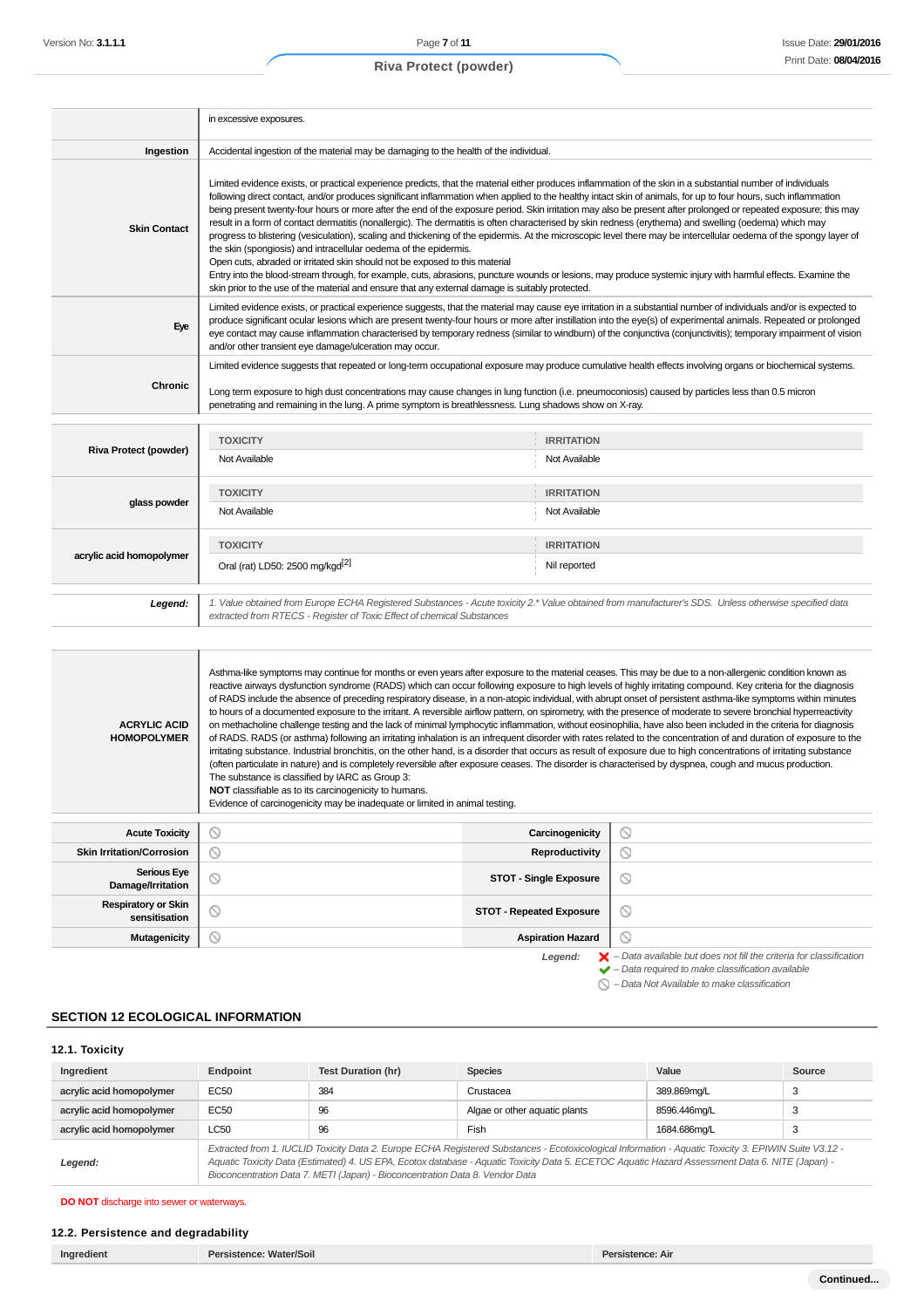acrylic acid homopolymer LOW LOW

#### **12.3. Bioaccumulative potential**

| Ingredient               | <b>Bioaccumulation</b>   |
|--------------------------|--------------------------|
| acrylic acid homopolymer | LOW (LogKOW = $0.4415$ ) |
| 12.4. Mobility in soil   |                          |

# **Ingredient Mobility** acrylic acid homopolymer  $HIGH (KOC = 1.201)$

## **12.5.Results of PBT and vPvB assessment**

| Relevant available data | Not Available | Not Available | Not Available |
|-------------------------|---------------|---------------|---------------|
| PBT Criteria fulfilled? | Not Available | Not Available | Not Available |

#### **12.6. Other adverse effects**

No data available

## **SECTION 13 DISPOSAL CONSIDERATIONS**

# **13.1. Waste treatment methods**

| <b>Product / Packaging</b><br>disposal | DO NOT allow wash water from cleaning or process equipment to enter drains.<br>If It may be necessary to collect all wash water for treatment before disposal.<br>In all cases disposal to sewer may be subject to local laws and requlations and these should be considered first.<br>• Where in doubt contact the responsible authority. |
|----------------------------------------|--------------------------------------------------------------------------------------------------------------------------------------------------------------------------------------------------------------------------------------------------------------------------------------------------------------------------------------------|
| Waste treatment options                | Not Available                                                                                                                                                                                                                                                                                                                              |
| Sewage disposal options                | Not Available                                                                                                                                                                                                                                                                                                                              |

## **SECTION 14 TRANSPORT INFORMATION**

## **Labels Required**

| <b>Marine Pollutant</b>               | <b>NO</b>                                                                                                              |                                                                                        |  |  |
|---------------------------------------|------------------------------------------------------------------------------------------------------------------------|----------------------------------------------------------------------------------------|--|--|
|                                       |                                                                                                                        | Land transport (ADR): NOT REGULATED FOR TRANSPORT OF DANGEROUS GOODS                   |  |  |
| 14.1.UN number                        | Not Applicable                                                                                                         |                                                                                        |  |  |
| 14.2. Packing group                   | Not Applicable                                                                                                         |                                                                                        |  |  |
| 14.3.UN proper shipping<br>name       | Not Applicable                                                                                                         |                                                                                        |  |  |
| 14.4. Environmental hazard            | Not Applicable                                                                                                         |                                                                                        |  |  |
| 14.5. Transport hazard<br>class(es)   | Class<br>Not Applicable<br>Not Applicable<br>Subrisk                                                                   |                                                                                        |  |  |
| 14.6. Special precautions for<br>user | Hazard identification (Kemler)<br>Classification code<br><b>Hazard Label</b><br>Special provisions<br>Limited quantity | Not Applicable<br>Not Applicable<br>Not Applicable<br>Not Applicable<br>Not Applicable |  |  |

#### **Air transport (ICAO-IATA / DGR): NOT REGULATED FOR TRANSPORT OF DANGEROUS GOODS**

| 14.1. UN number                       | Not Applicable                                                                                                                |                                                    |  |  |
|---------------------------------------|-------------------------------------------------------------------------------------------------------------------------------|----------------------------------------------------|--|--|
| 14.2. Packing group                   | Not Applicable                                                                                                                |                                                    |  |  |
| 14.3. UN proper shipping<br>name      | Not Applicable                                                                                                                |                                                    |  |  |
| 14.4. Environmental hazard            | Not Applicable                                                                                                                |                                                    |  |  |
| 14.5. Transport hazard<br>class(es)   | <b>ICAO/IATA Class</b><br>Not Applicable<br><b>ICAO / IATA Subrisk</b><br>Not Applicable<br><b>ERG Code</b><br>Not Applicable |                                                    |  |  |
| 14.6. Special precautions for<br>user | Special provisions<br>Cargo Only Packing Instructions<br>Cargo Only Maximum Qty / Pack                                        | Not Applicable<br>Not Applicable<br>Not Applicable |  |  |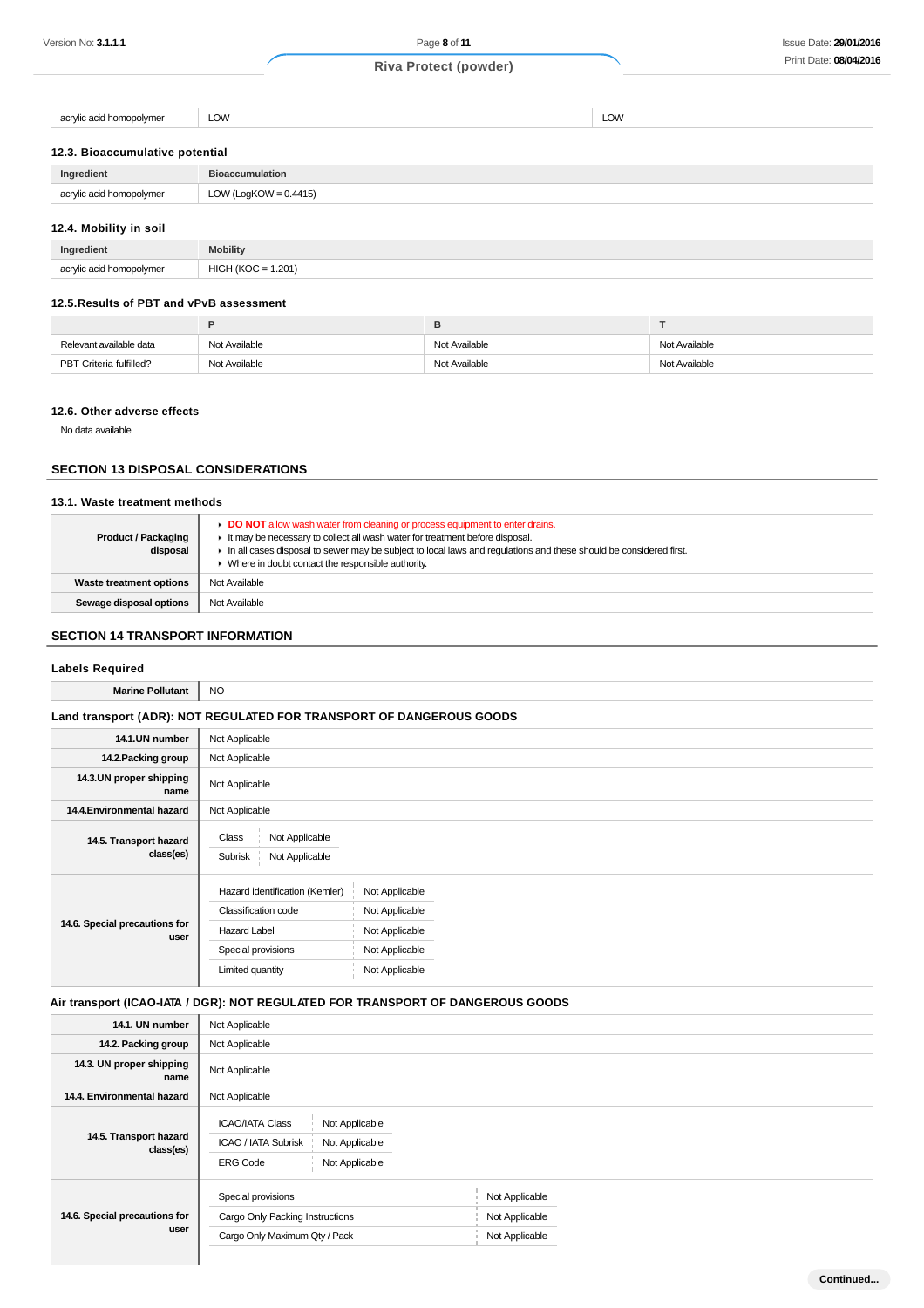#### Issue Date: **29/01/2016** Print Date: **08/04/2016**

# **Riva Protect (powder)**

| Passenger and Cargo Packing Instructions                  | Not Applicable |
|-----------------------------------------------------------|----------------|
| Passenger and Cargo Maximum Qty / Pack                    | Not Applicable |
| Passenger and Cargo Limited Quantity Packing Instructions | Not Applicable |
| Passenger and Cargo Limited Maximum Qty / Pack            | Not Applicable |

## **Sea transport (IMDG-Code / GGVSee): NOT REGULATED FOR TRANSPORT OF DANGEROUS GOODS**

| 14.1. UN number                       | Not Applicable                                                                                                             |
|---------------------------------------|----------------------------------------------------------------------------------------------------------------------------|
| 14.2. Packing group                   | Not Applicable                                                                                                             |
| 14.3. UN proper shipping<br>name      | Not Applicable                                                                                                             |
| 14.4. Environmental hazard            | Not Applicable                                                                                                             |
| 14.5. Transport hazard<br>class(es)   | <b>IMDG Class</b><br>Not Applicable<br><b>IMDG Subrisk</b><br>Not Applicable                                               |
| 14.6. Special precautions for<br>user | Not Applicable<br><b>EMS Number</b><br>Special provisions<br>Not Applicable<br><b>Limited Quantities</b><br>Not Applicable |

#### **Inland waterways transport (ADN): NOT REGULATED FOR TRANSPORT OF DANGEROUS GOODS**

| 14.1. UN number                       | Not Applicable                                                                                                                                                                                            |
|---------------------------------------|-----------------------------------------------------------------------------------------------------------------------------------------------------------------------------------------------------------|
| 14.2. Packing group                   | Not Applicable                                                                                                                                                                                            |
| 14.3. UN proper shipping<br>name      | Not Applicable                                                                                                                                                                                            |
| 14.4. Environmental hazard            | Not Applicable                                                                                                                                                                                            |
| 14.5. Transport hazard<br>class(es)   | Not Applicable<br>Not Applicable                                                                                                                                                                          |
| 14.6. Special precautions for<br>user | <b>Classification code</b><br>Not Applicable<br>Special provisions<br>Not Applicable<br>Not Applicable<br>Limited quantity<br>Not Applicable<br>Equipment required<br>Not Applicable<br>Fire cones number |

## **Transport in bulk according to Annex II of MARPOL and the IBC code** Not Applicable

#### **SECTION 15 REGULATORY INFORMATION**

#### **15.1. Safety, health and environmental regulations / legislation specific for the substance or mixture**

## **GLASS POWDER(NOT APPLICABLE) IS FOUND ON THE FOLLOWING REGULATORY LISTS** Not Applicable

# **ACRYLIC ACID HOMOPOLYMER(9003-01-4) IS FOUND ON THE FOLLOWING REGULATORY LISTS**

EU REACH Regulation (EC) No 1907/2006 - Annex XVII - Restrictions on the manufacture, placing on the market and use of certain dangerous substances, mixtures and articles European Customs Inventory of Chemical Substances ECICS (English) International Agency for Research on Cancer (IARC) - Agents Classified by the IARC Monographs

This safety data sheet is in compliance with the following EU legislation and its adaptations - as far as applicable -: 67/548/EEC, 1999/45/EC, 98/24/EC, 92/85/EC, 94/33/EC, 91/689/EEC, 1999/13/EC, Commission Regulation (EU) 2015/830, Regulation (EC) No 1272/2008 and their amendments as well as the following British legislation: - The Control of Substances Hazardous to Health Regulations (COSHH) 2002 - COSHH Essentials - The Management of Health and Safety at Work Regulations 1999

#### **15.2. Chemical safety assessment**

For further information please look at the Chemical Safety Assessment and Exposure Scenarios prepared by your Supply Chain if available.

## **ECHA SUMMARY**

| Ingredient                                                                                                           | <b>CAS number</b>                        | <b>Index No</b> |                                       | <b>ECHA Dossier</b> |                                 |
|----------------------------------------------------------------------------------------------------------------------|------------------------------------------|-----------------|---------------------------------------|---------------------|---------------------------------|
| glass powder                                                                                                         |                                          | Not Applicable  |                                       | Not Applicable      |                                 |
|                                                                                                                      |                                          |                 |                                       |                     |                                 |
| Harmonisation (C&L<br>Inventory)                                                                                     | <b>Hazard Class and Category Code(s)</b> |                 | <b>Pictograms Signal Word Code(s)</b> |                     | <b>Hazard Statement Code(s)</b> |
| Not Available                                                                                                        | Not Available                            |                 | Not Available                         |                     | Not Available                   |
| Harmonisation Code $1 =$ The most prevalent classification. Harmonisation Code $2 =$ The most severe classification. |                                          |                 |                                       |                     |                                 |

| Inai<br>rediem          | mbel         | Inde | $ \sim$<br>,,,,,     |
|-------------------------|--------------|------|----------------------|
| 20n<br>omopolvmer<br>au | ാറ<br>.<br>. | ΝO   | Alc:<br>ماحادين<br>. |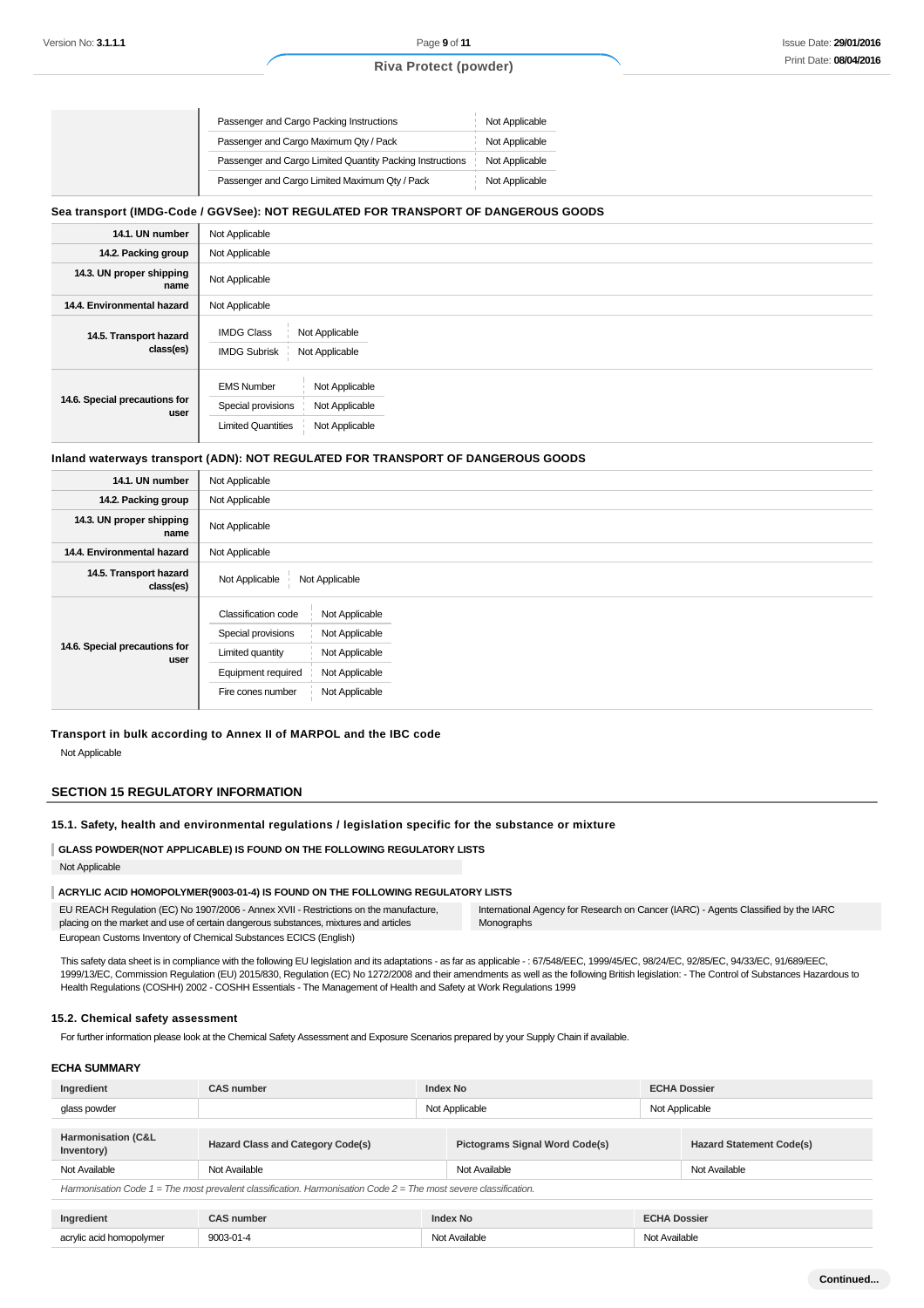| <b>Harmonisation (C&amp;L</b><br>Inventory) | <b>Hazard Class and Category Code(s)</b>                                                                                                                                                     | <b>Pictograms Signal</b><br>Word Code(s) | <b>Hazard Statement Code(s)</b>                                        |
|---------------------------------------------|----------------------------------------------------------------------------------------------------------------------------------------------------------------------------------------------|------------------------------------------|------------------------------------------------------------------------|
|                                             | Not Classified                                                                                                                                                                               | Wng, GHS08, Dgr,<br>GHS05, GHS09, GHS02  | H319, H335, H340, H350, H314,<br>H332, H317, H290, H226, H302,<br>H312 |
| 2                                           | Not Classified, Skin Irrit. 2, Eye Irrit. 2, STOT SE 3, Muta. 1B, Carc. 1A, Skin Corr.<br>1B, Aquatic Chronic 3, Skin Corr. 1A, Acute Tox. 4, Met. Corr. 1, Flam. Lig. 3,<br>Aquatic Acute 1 | Wng, GHS08, Dgr,<br>GHS05, GHS09, GHS02  | H319, H335, H340, H350, H314,<br>H332. H317. H290. H226. H302.<br>H312 |
|                                             | Skin Corr. 1B, Eye Dam. 1                                                                                                                                                                    | GHS05, Dgr                               | H314                                                                   |

Harmonisation Code 1 = The most prevalent classification. Harmonisation Code 2 = The most severe classification.

| <b>National Inventory</b>               | <b>Status</b>                                                                                                                                                                              |
|-----------------------------------------|--------------------------------------------------------------------------------------------------------------------------------------------------------------------------------------------|
| Australia - AICS                        | $\checkmark$                                                                                                                                                                               |
| Canada - DSL                            | $\checkmark$                                                                                                                                                                               |
| Canada - NDSL                           | N (acrylic acid homopolymer)                                                                                                                                                               |
| China - IECSC                           | $\checkmark$                                                                                                                                                                               |
| Europe - EINEC / ELINCS /<br><b>NLP</b> | N (acrylic acid homopolymer)                                                                                                                                                               |
| Japan - ENCS                            | $\checkmark$                                                                                                                                                                               |
| Korea - KECI                            | Y                                                                                                                                                                                          |
| New Zealand - NZIoC                     | Y                                                                                                                                                                                          |
| Philippines - PICCS                     | Y                                                                                                                                                                                          |
| USA - TSCA                              | Y                                                                                                                                                                                          |
| Legend:                                 | $Y = All$ ingredients are on the inventory<br>N = Not determined or one or more ingredients are not on the inventory and are not exempt from listing(see specific ingredients in brackets) |

#### **SECTION 16 OTHER INFORMATION**

#### **Full text Risk and Hazard codes**

| H226                                            | Flammable liquid and vapour.                                                                |
|-------------------------------------------------|---------------------------------------------------------------------------------------------|
| H <sub>290</sub><br>May be corrosive to metals. |                                                                                             |
| H302<br>Harmful if swallowed.                   |                                                                                             |
| H312<br>Harmful in contact with skin.           |                                                                                             |
| H314                                            | Causes severe skin burns and eye damage.                                                    |
| H315<br>Causes skin irritation.                 |                                                                                             |
| H317                                            | May cause an allergic skin reaction.                                                        |
| H319                                            | Causes serious eye irritation.                                                              |
| H332<br>Harmful if inhaled.                     |                                                                                             |
| H335                                            | May cause respiratory irritation.                                                           |
| H340<br>May cause genetic defects.              |                                                                                             |
| H350<br>May cause cancer.                       |                                                                                             |
| H411                                            | Toxic to aquatic life with long lasting effects.                                            |
|                                                 |                                                                                             |
| R36/37/38                                       | Irritating to eyes, respiratory system and skin.                                            |
| R51/53                                          | Toxic to aquatic organisms, may cause long-term adverse effects in the aquatic environment. |

#### **Other information**

#### **DSD / DPD label elements**

Not Applicable

Relevant risk statements are found in section 2.1

**Indication(s) of danger** Not Applicable

#### **SAFETY ADVICE**

Classification of the preparation and its individual components has drawn on official and authoritative sources as well as independent review by SDI Limited using available literature references.

The SDS is a Hazard Communication tool and should be used to assist in the Risk Assessment. Many factors determine whether the reported Hazards are Risks in the workplace or other settings. Risks may be determined by reference to Exposures Scenarios. Scale of use, frequency of use and current or available engineering controls must be considered.

For detailed advice on Personal Protective Equipment, refer to the following EU CEN Standards:

EN 166 Personal eye-protection

EN 340 Protective clothing

EN 374 Protective gloves against chemicals and micro-organisms

EN 13832 Footwear protecting against chemicals

EN 133 Respiratory protective devices

#### **Definitions and abbreviations**

PC-TWA: Permissible Concentration-Time Weighted Average